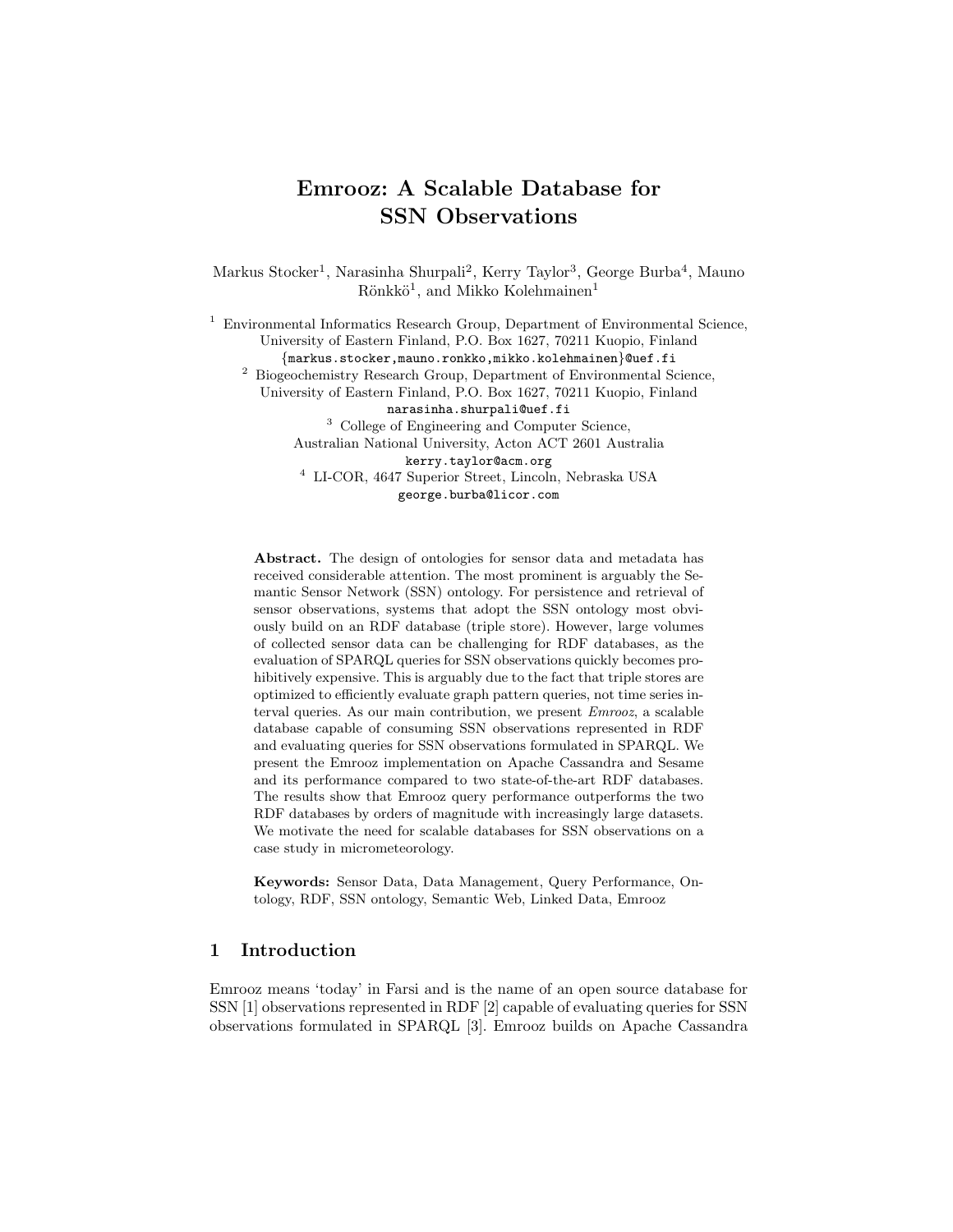and Sesame [4], which serve in the implementation of Emrooz data and knowledge stores, respectively. The Emrooz code repository is available on GitHub.<sup>5</sup>

Over the past decade, several authors have proposed ontologies with formalized vocabulary for describing sensors—their metadata such as observed properties, operating ranges, and location—and sensor observations—the data collected from sensors such as the observation value and the time at which the observation was made. Compton et al. [5] reviewed some of the efforts in the 'semantic specification of sensors'. Today, the most prevalent ontology for the domain of sensing is arguably the SSN ontology. It has been widely adopted in the literature [6–14].

Ontologies can facilitate the querying, integration and reuse of sensor data as well as ease the management of large networks with heterogeneous sensors. Whereas the volume of metadata about sensors is generally comparatively small—and can thus be easily managed by RDF databases, specifically triple stores—the volume of data collected from sensors is often large.

As we demonstrate in this paper, the performance of state-of-the-art RDF databases in evaluating SSN observation queries quickly degrades with an increasing number of observations. This constitutes an obvious and practical problem for the adoption of the SSN ontology. If unable to answer queries quickly, a technology that promises semantic interoperability, reasoning, and data linked to metadata in graph data structures arguably remains a mere theoretical curiosity. Database systems for SSN observations with good load and excellent query performance are needed for the technology to become viable in practice.

Our focus is on environmental sensor networks [15] and their use in earth and environmental science research. Primarily for this community, we aim at developing a database capable of consuming SSN observations and fast evaluation of corresponding queries formulated in SPARQL. The proposed case study is in micrometeorology, specifically in monitoring of surface-atmosphere energy and trace gas fluxes using a typical LI-COR Eddy Covariance System. As we discuss in more details in Section 3, such systems generate large volumes of data, currently stored as files. Researchers are thus unable to readily retrieve a time series of arbitrary time interval using a declarative query language. Emrooz attempts to address this particular concern for scientists who measure surface-atmosphere fluxes by proposing an approach that merely commits to the SSN ontology and is thus generic with regard to specific sensors, their data and metadata. In addition to advantages such as declarative querying and semantic interoperability of data and metadata, the use of the SSN ontology in Emrooz frees individual researchers from having to design models and database schemata for their sensor data and metadata.

#### 2 Implementation

Emrooz defines two main abstractions: the data store and the knowledge store. The data store supports the persistence of sensor observations. Sensor observations are represented following the SSN ontology as sets of RDF statements

<sup>5</sup> https://github.com/markusstocker/emrooz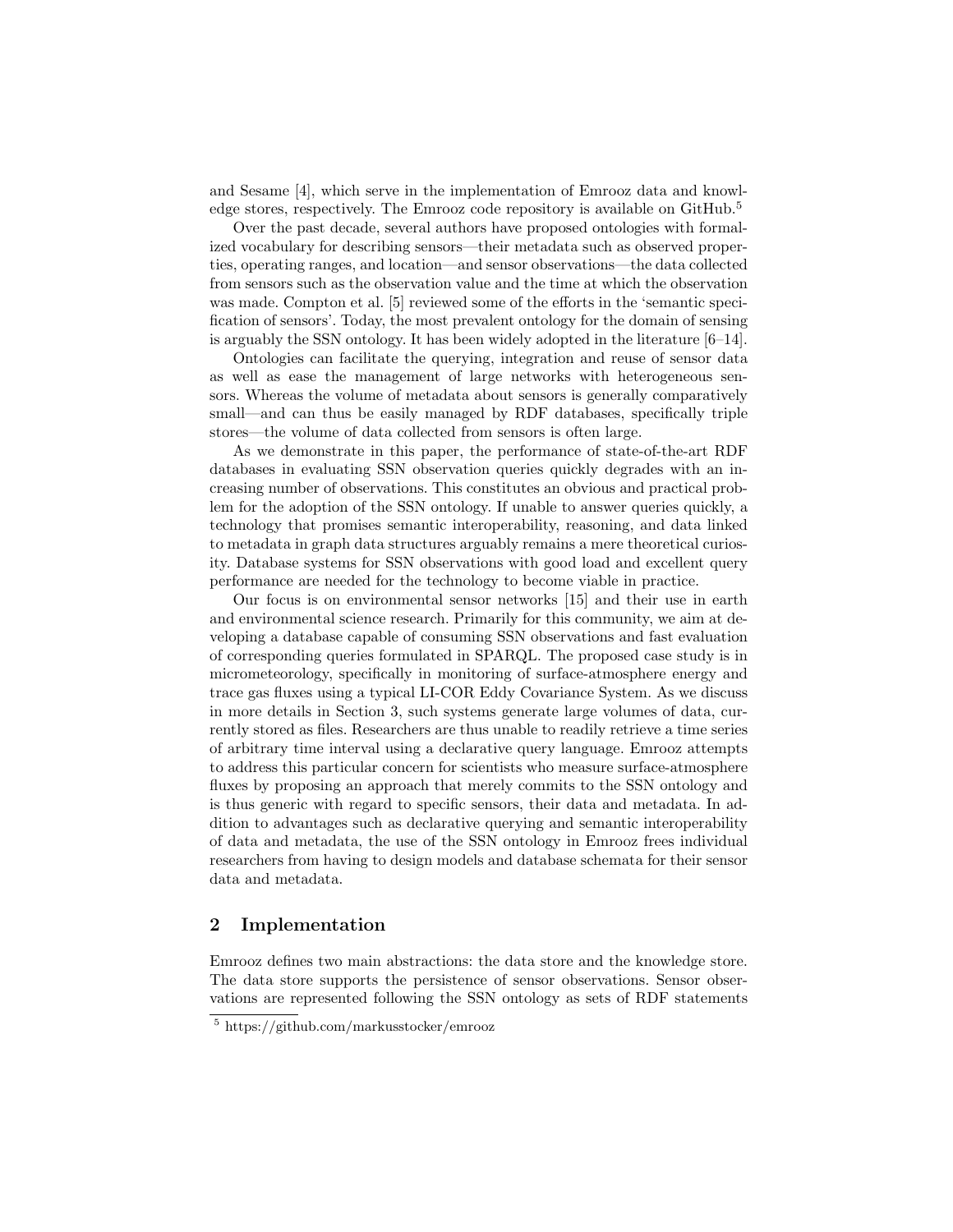(i.e. triples). Accordingly, a sensor observation relates to the measured value, the time at which the observation became available, the sensor that made the observation, and the observed property and feature. The retrieval of sensor observations is enabled by data store query handlers. A data store query handler evaluates a set,  $Q_{so}$ , of sensor observation queries,  $q_{so}$ .

The knowledge store manages sensor specifications (metadata). A specification for a sensor defines the observed property and the sampling frequency. The observed property relates to a feature. Sensors are specified by creating and relating relevant individuals of SSN classes, typically using an editor such as Protégé.<sup>6</sup> The resulting file can be loaded by the knowledge store. A knowledge store can create query handlers. A knowledge store query handler owns a data store query handler and evaluates a SPARQL SELECT query for SSN observations,  $q_{ssn}$ .

Queries  $q_{ssn}$  are formulated by some agent, e.g. a user, and must define a time interval  $[t_1, t_2]$ . The evaluation of such queries occurs in three stages. First,  $q_{ssn}$  is translated into a sensor observation query,  $q_{so}$ . A sensor observation query  $q_{so} \leftarrow (\dot{s}, \dot{p}, \dot{f}, \dot{t}_1, \dot{t}_2)$  consists of parameters for the sensor,  $\dot{s}$ , property,  $\dot{p}$ , feature, f, and time interval,  $[t_1, t_2]$ . Values for these parameters are extracted from  $q_{ssn}$ during translation. The parameters may be bound or unbound. Second,  $q_{so}$  is rewritten into a set of sensor observation queries,  $\mathcal{Q}_{so}$ , that may be a singleton set. This is the case when  $q_{so}$  has *defined* sensor, property, and feature. If any of these parameters is undefined, then sensor specifications managed by the knowledge store are utilized to rewrite  $q_{so}$  into queries  $q_{so}^i \in \mathcal{Q}_{so}$  so that (1) each  $q_{so}^{i}$  matches the defined parameters in  $q_{so}$  and (2) the defined tuple  $(s, p, f)$ matches a sensor specification. Third, a knowledge store query handler for  $q_{ssn}$ and a data store query handler for  $Q_{so}$  are composed. The knowledge store query handler evaluates  $q_{ssn}$  on the results returned by the data store query handler in evaluating  $Q_{so}$ .

Emrooz builds its knowledge store implementation on the Sesame framework for RDF.<sup>7</sup> Of particular interest to Emrooz are Sesame repositories and SPARQL query parsing and evaluation. Sensor specifications are managed by a Sesame repository. Depending on the application, the repository may be volatile or persistent, resident on the local machine or on a remote server. To evaluate  $q_{ssn}$ , the knowledge store query handler implementation for Sesame utilizes a volatile repository initialized with RDF statements returned by the composed data store query handler.

The data store implementation builds on Apache Cassandra.<sup>8</sup> Sensor observations are persisted to rows of a data table with schema consisting of partition key (row key) of type ascii; clustering key (column name) of type timeuuid; and column value of type blob. The partition key and the clustering key form a compound primary key.

<sup>6</sup> http://protege.stanford.edu

 $7$  http://rdf4j.org/

<sup>8</sup> http://cassandra.apache.org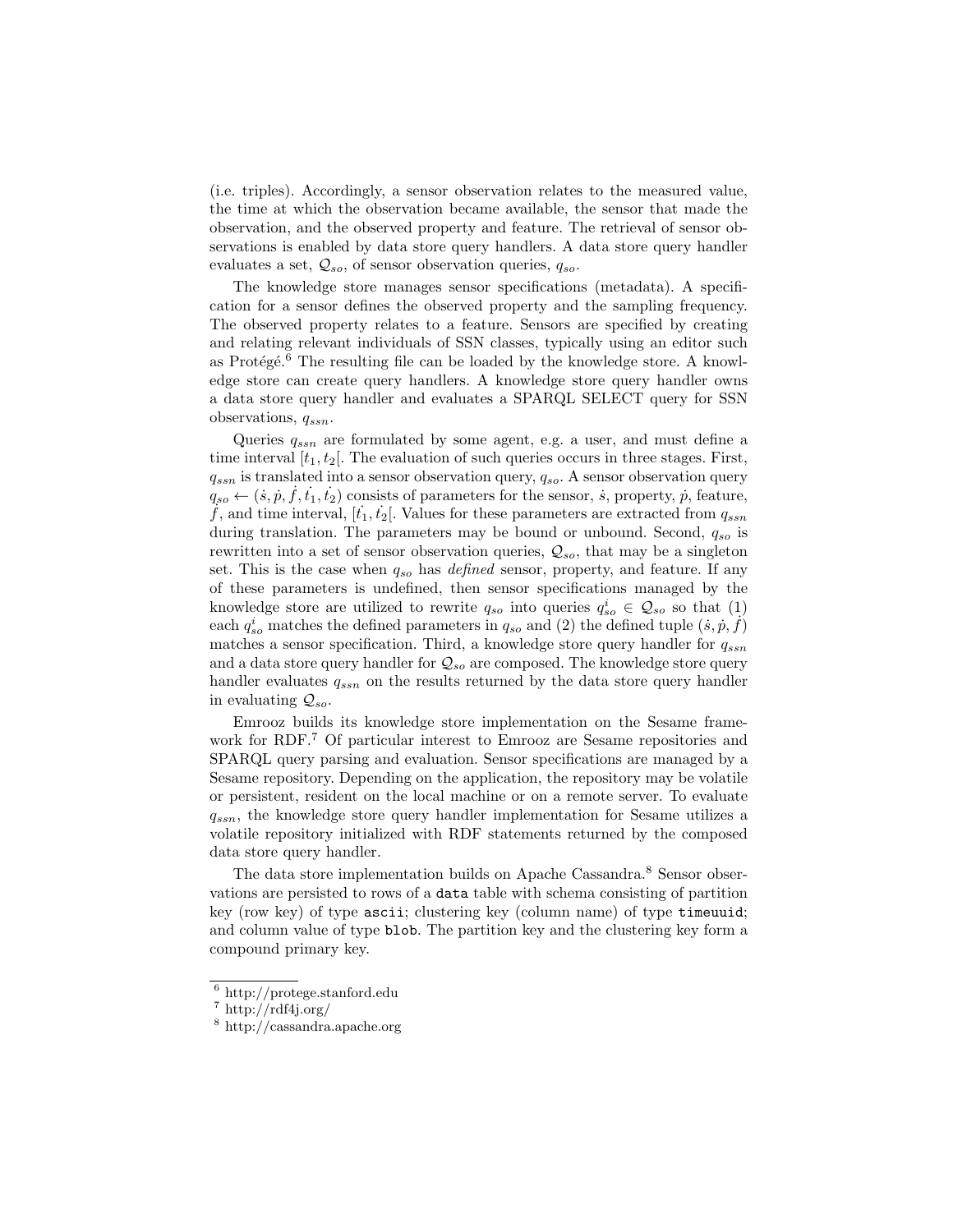The partition key consists of two dash-concatenated parts: a SHA-256 hex string and a date-time string. The hex string is a digest of a message (string) consisting of dash-concatenated identifiers (URIs) for a sensor, a property, and a feature. The date-time string follows the pattern 'yyyyMMddHHmm'. Given a sensor observation and the specification for the related sensor, the date-time string is computed from the observation result time, truncated to the year, month, day, hour, or minute depending on the specified sampling frequency. For instance, for sensors with sampling frequency ]1, 100] Hz the computed date-time string is truncated to the hour. The date-time string thus limits the number of sensor observations per partition key for any given  $(\check{s}, \dot{p}, \dot{f})$  tuple. For a sensing device with sampling frequency 10 Hz each row holds 36000 sensor observations.

Sensor observation result times determine clustering keys. Specifically, given a sensor observation, the corresponding result time is translated into a time UUID, which acts as column name. Columns are ordered in time and support fast time interval scans.

Column values are byte arrays for the binary-encoded sets of RDF statements corresponding to sensor observations. The representation of sensor observations as sets of RDF statements is handled by an RDF entity representer, implemented in Emrooz. The representer translates entities (Java objects) into corresponding sets of RDF statements. Sets of RDF statements are then converted to byte arrays using the Sesame binary RDF writer.

In addition to the SSN ontology, Emrooz also adopts OWL-Time [16] for the representation of temporal entities, GeoSPARQL [17] for the representation of spatial entities, and the Quantities, Units, Dimensions and Data Types Ontologies (QUDT) [18] for the representation of quantities and units, such as the sampling frequency in sensor specifications.

## 3 Case Study

We evaluate Emrooz comparative performance with data of a typical LI-COR Eddy Covariance System for the direct measurement of  $CO_2$ ,  $CH_4$ , and  $H_2O$ fluxes.

Eddy covariance is a method to directly measure surface-atmosphere fluxes of energy and trace gases. It has been employed to monitor fluxes over various ecosystems and for diverse applications, also in climate change research where  $\rm CO_2$  and  $\rm CH_4$  flux measurements by eddy covariance method support determining whether the observed ecosystem is a carbon sink or source. Large data volumes for surface-atmosphere fluxes of energy and trace gases are managed by platforms such as ICOS Carbon Portal. <sup>9</sup>

The installation consists of a LI-7500A Open Path  $CO_2/H_2O$  Gas Analyzer, a LI-7700 Open Path CH<sup>4</sup> Analyzer, and a sonic anemometer. The devices operate at 10 Hz sampling frequency. Collected data is typically stored on a USB drive of a LI-7550 Analyzer Interface Unit. The components of a LI-COR Eddy

<sup>9</sup> https://www.icos-cp.eu/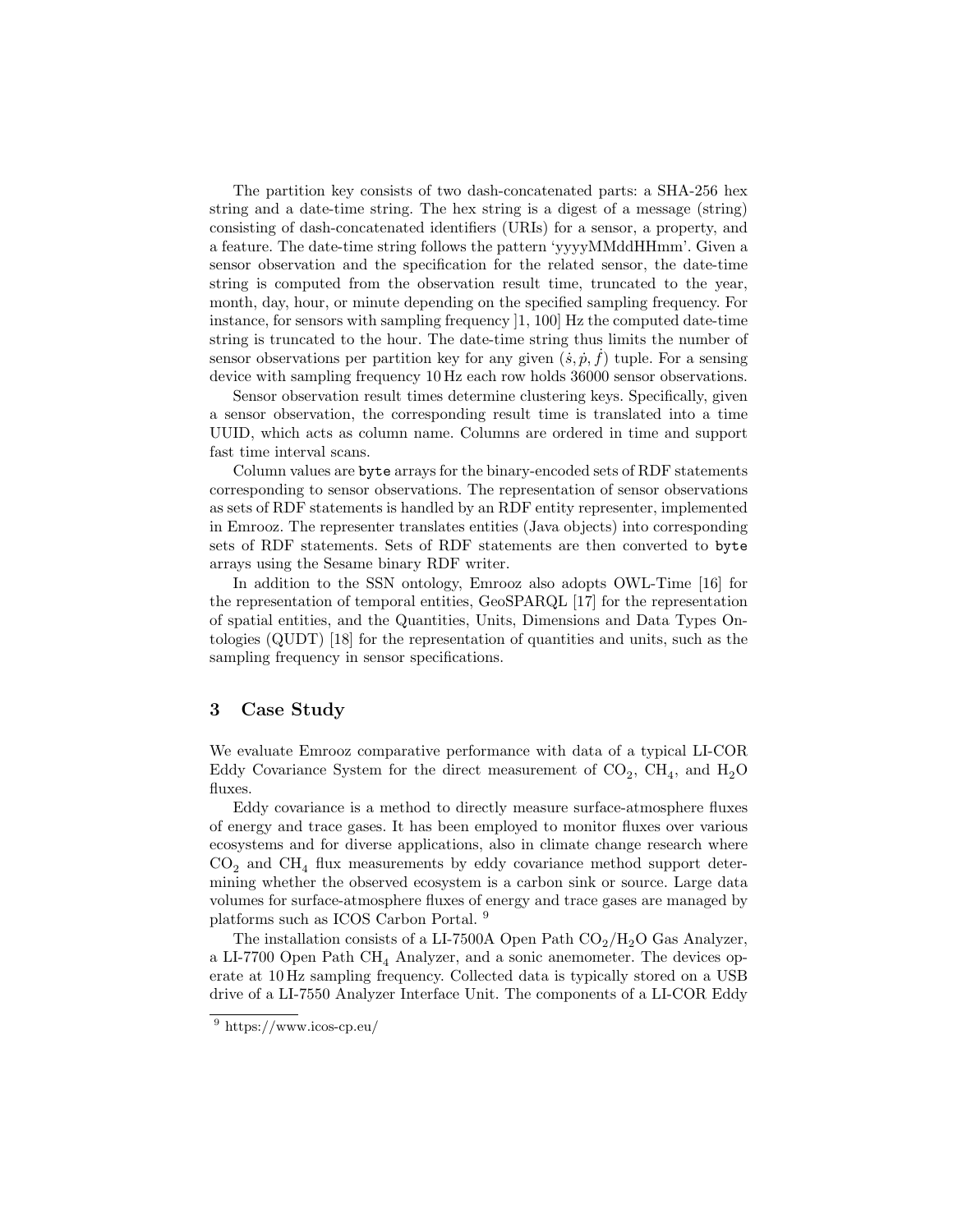Covariance System are often installed on a tripod, which thus acts as a platform for the devices. For this study, we consider two gas analyzers, the property of mole fraction, and three features for the monitored gases.

The data are available in ZIP archive files. Each archive contains text files with metadata about the site, instruments, and the data files as well as the data for 30 min of measurement. The time period considered in our experiments begins on January 7, 2015 and ends on May 26, 2015. The total number of archive files is 6045. Effectively there should be 6720 archive files for the period but the dataset is incomplete between March 3 and April 12, during which it misses 675 archive files.

For each archive file, the data file of interest is the one containing observation values for  $CO_2$ ,  $H_2O$ , and  $CH_4$ . Except for a header spanning the first few lines, this data file consists of a  $18000 \times 40$  matrix. The number of rows is equivalent to the number of 10 Hz samples in  $30 \text{ min } (10 \times 60 \times 30 = 18000)$ . Of this matrix, we concentrate on the three columns for measured  $CO_2$  [µmol mol<sup>-1</sup>],  $H_2O$  [mmol mol<sup>-1</sup>], and CH<sub>4</sub> [µmol mol<sup>-1</sup>] plus the two columns for date and time. Thus, we expect 54 000 sensor observations per matrix, i.e. per 30 min of measurement. For the January-May period the expected number of sensor observations is 326 430 000. Considering that each sensor observation maps to a set of 15 RDF statements (triples) the expected total number of processed triples is approximately 4.9 billion.

We evaluate the load and query performance of Emrooz on 10 subsets, for 30 minutes, 1 hour, 3 hours, 6 hours, 12 hours, 1 day, 7 days, 1 month, 3 months, and the complete dataset (J-M). All subsets begin on January 7, except those for 1 month (February) and 3 months (February-April). Note that the 3 months subset is incomplete. Query performance is evaluated using a defined query  $q_{so} \leftarrow (\dot{s}, \dot{p}, \dot{f}, \dot{t}_1, \dot{t}_2)$ , whereby  $\dot{f}$  is  $CO_2$  and the time interval  $[\dot{t}_1, \dot{t}_2]$  is 10 min. The expected result set size of each query is 6000. We evaluate the query performance as the mean value of three runs per subset. Emrooz performance is compared with two RDF databases: Stardog<sup>10</sup> 2.2 and Blazegraph<sup>11</sup> 1.5.1. For all three systems, we use the integrated Sesame API to load and query sensor observations. For both Stardog and Blazegraph we use persistent disk databases (local triple stores). The disk databases are created first and data is loaded in transactions of maximally approximately 2 million triples. We use Apache Cassandra 2.1.3, Sesame 2.8.1, and Emrooz 0.2.0. The evaluation is performed on a Fujitsu CELSIUS W420 with an i7-3770 3.40 GHz CPU,  $4 \times 8$  GB DDR3 1600 MHz DIMM memory modules, and  $2\times1$  TB 7200 RPM SATA hard drives.

## 4 Results and Discussion

We first provide an overview of subset sizes in terms of number of sensor observations, corresponding triples, and distinct triples. Table 1 summarizes the numbers. Sensor observations are represented as sets of triples, including triples

<sup>10</sup> http://stardog.com

 $11$  http://www.blazegraph.com/bigdata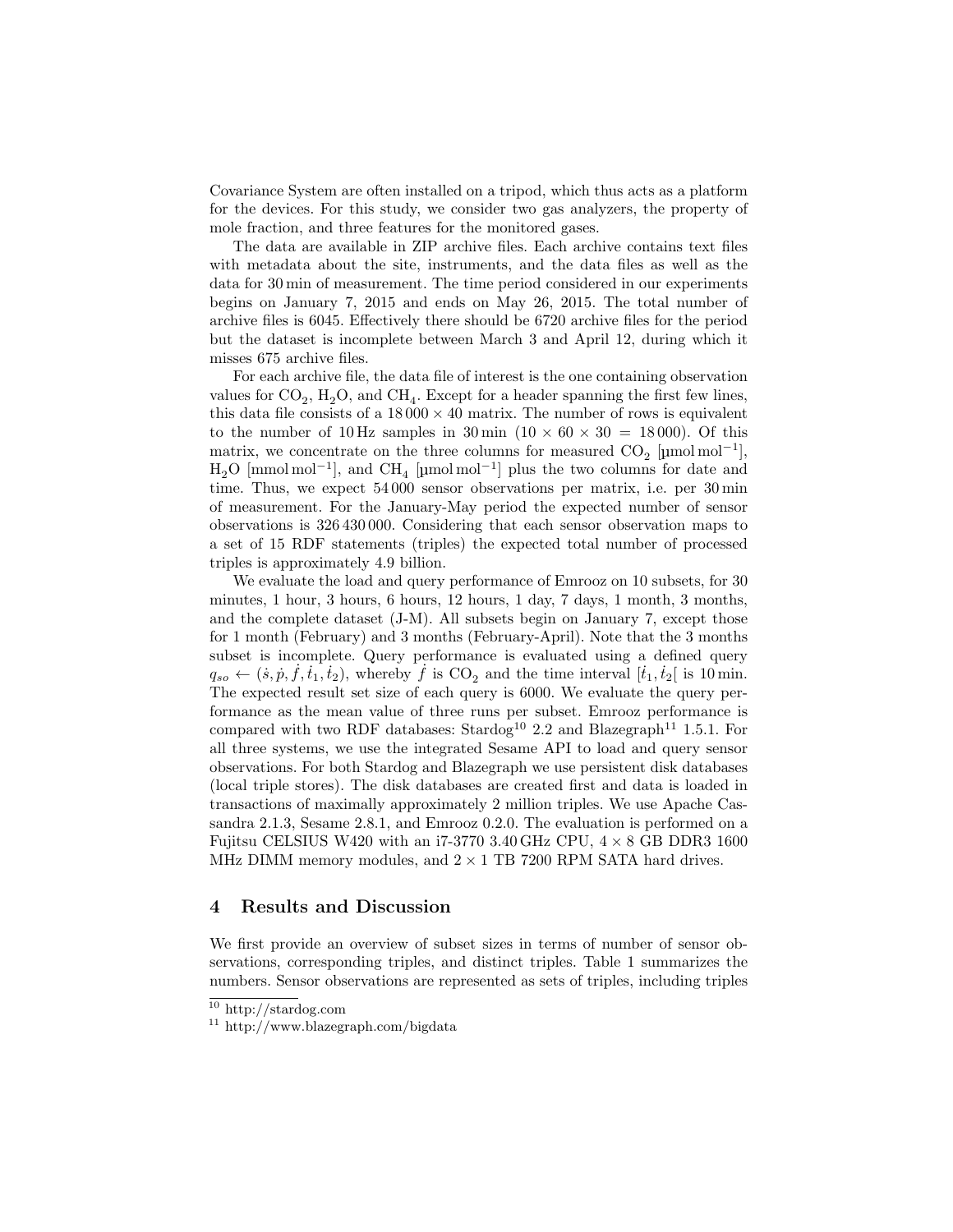Table 1. The number of sensor observations and corresponding (distinct) triples per subset. J-M stands for the complete dataset spanning the period January-May. Stardog and Blazegraph evaluations did not terminate on time for this paper; hence the missing count (\*) of distinct triples for the 3 M and J-M subsets.

|                 | Subset Observations | Triples                              | Distinct                |
|-----------------|---------------------|--------------------------------------|-------------------------|
| $30 \text{ m}$  | 54000               | 810000                               | 648007                  |
| 1 <sub>h</sub>  | 108 000             | 1620000                              | 1296007                 |
| 3 h             | 324 000             | 4860000                              | 3888007                 |
| 6h              | 647997              | 9719955                              | 7775971                 |
| 12 <sub>h</sub> | 1295997             | 19439955                             | 15551971                |
| 1 <sub>d</sub>  | 2591994             | 38 879 910                           | 31 103 935              |
| 7 d             | 18 140 271          |                                      | 272 104 065 217 683 259 |
| 1 M             |                     | 72 526 464 1 087 896 960 870 317 575 |                         |
| 3 M             |                     | 194 188 107 2 912 821 605            | $\ast$                  |
| $J-M$           |                     | 328 715 445 4 930 731 675            | $\ast$                  |

asserting class membership of sensors, properties, and features. The number of triples is always 15 times the number of observations. The set of distinct triples is smaller because it excludes duplicate triples. We also observe that with the 6 h subset the expected and actual number of sensor observations (and thus triples) differ. We investigated the reason and found that the data file for January 7 at 4 a.m. misses data for 04:00:53.100. Hence the three missing sensor observations in the 6 h subset. We suspect that this also explains differences between expected and actual number of sensor observations in other subsets.

Figure 1 summarizes the load performance for the 10 subsets and Emrooz compared to Stardog and Blazegraph. The figure shows that Emrooz is outperformed on small datasets. However, with larger datasets Emrooz outperforms both Stardog and Blazegraph. We attribute this behavior to the apparent gradually increasing cost of committing transactions in Stardog and Blazegraph.

Figure 2 summarizes the query performance for the 10 subsets and Emrooz compared to Stardog and Blazegraph. With constant time at roughly 2.3 s, Emrooz outperforms both triple stores—by several orders of magnitude for large datasets. The query performance difference between Emrooz and the two triple stores is, however, not surprising. Given a defined query  $q_{so} \leftarrow (\dot{s}, \dot{p}, \dot{f}, \dot{t}_1, \dot{t}_2)$ , Apache Cassandra can efficiently retrieve the relevant set of triples by directly addressing the row key and perform a range scan on column names. The resulting set of triples is subsequently processed by Sesame using a (volatile) memory store. In contrast, both Stardog and Blazegraph evaluate the defined tuple  $(s, p, f)$  as a SPARQL basic graph pattern with expensive joins and resulting in an intermediate result set corresponding to the complete time series eventually filtered to the desired interval  $[\dot{t}_1, \dot{t}_2]$ .

The results suggest that Emrooz query performance is independent of data store size. However, query performance is dependent on query time interval duration. The effect of varying intervals ranging from 1s to 60 min is shown in Figure 3. The query with time interval duration 10 min executes in 2.21 s, which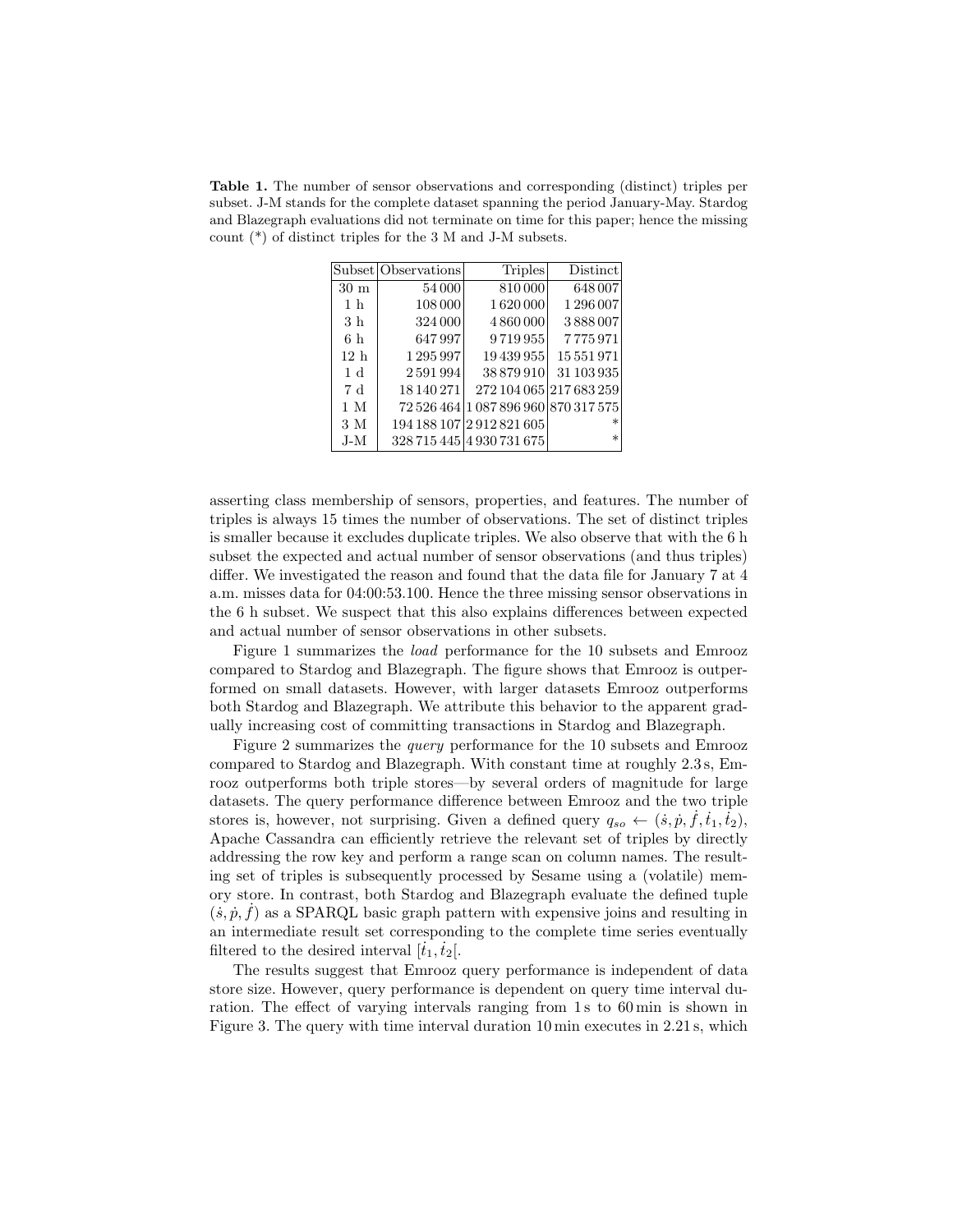

Fig. 1. Load performance for the subsets and Emrooz compared to Stardog and Blazegraph. Stardog and Blazegraph evaluations did not terminate on time for this paper.

is comparable to Figure 2 for variable subsets. Queries with shorter time interval duration evaluate faster while queries with longer time interval duration evaluate slower. Several factors are at play, in particular the time required to evaluate  $q_{ssn}$  on larger memory stores in Sesame post-processing and the time required to iterate over result sets of increasing size.

Compared to Stardog and Blazegraph, and comparable triple stores, Emrooz has some constraints. Most obviously, Emrooz cannot manage arbitrary RDF data. Furthermore, Apache Cassandra has no means to perform standard reasoning tasks on SSN observations. Off-the-shelf reasoning can only be performed by Sesame, on the knowledge store and in post-processing query result sets returned by Apache Cassandra. Some level of reasoning pushed down to the Apache Cassandra data store can be implemented by Emrooz using the Sesame knowledge store and query rewriting [19].

Emrooz is currently capable of evaluating SPARQL queries with a basic graph pattern for SSN observations, whereby the observation result time must be constrained by a time interval  $[t_1, t_2]$  specified as FILTER. The related sensor, property, and feature may be bound or unbound. SPARQL features such as aggregates and solution modifiers such as **ORDER** BY can be specified over  $[i_1, i_2]$ .

Sesame post-processing adds overhead which can be avoided if applications do not require SPARQL. SPARQL adds flexibility, e.g. it enables selecting variables, ordering or filtering results. However, in some applications this flexibility may not be required and does thus not justify the overhead. For instance, a data portal may simply want to return the set of RDF statements matching the user query  $q_{so} \leftarrow (\dot{s}, \dot{p}, \dot{f}, \dot{t}_1, \dot{t}_2)$  and leave further processing to the user.

The data in our case study arguably fall into the category of "particularly hard cases" for triple stores. Assuming equally sized datasets, SSN observation query evaluation on data collected from sensor networks with more sensors, properties, and features but sampling at lower frequency are less expensive for triple stores. This is because the tuple  $(s, p, f)$ , as well as its elements, are more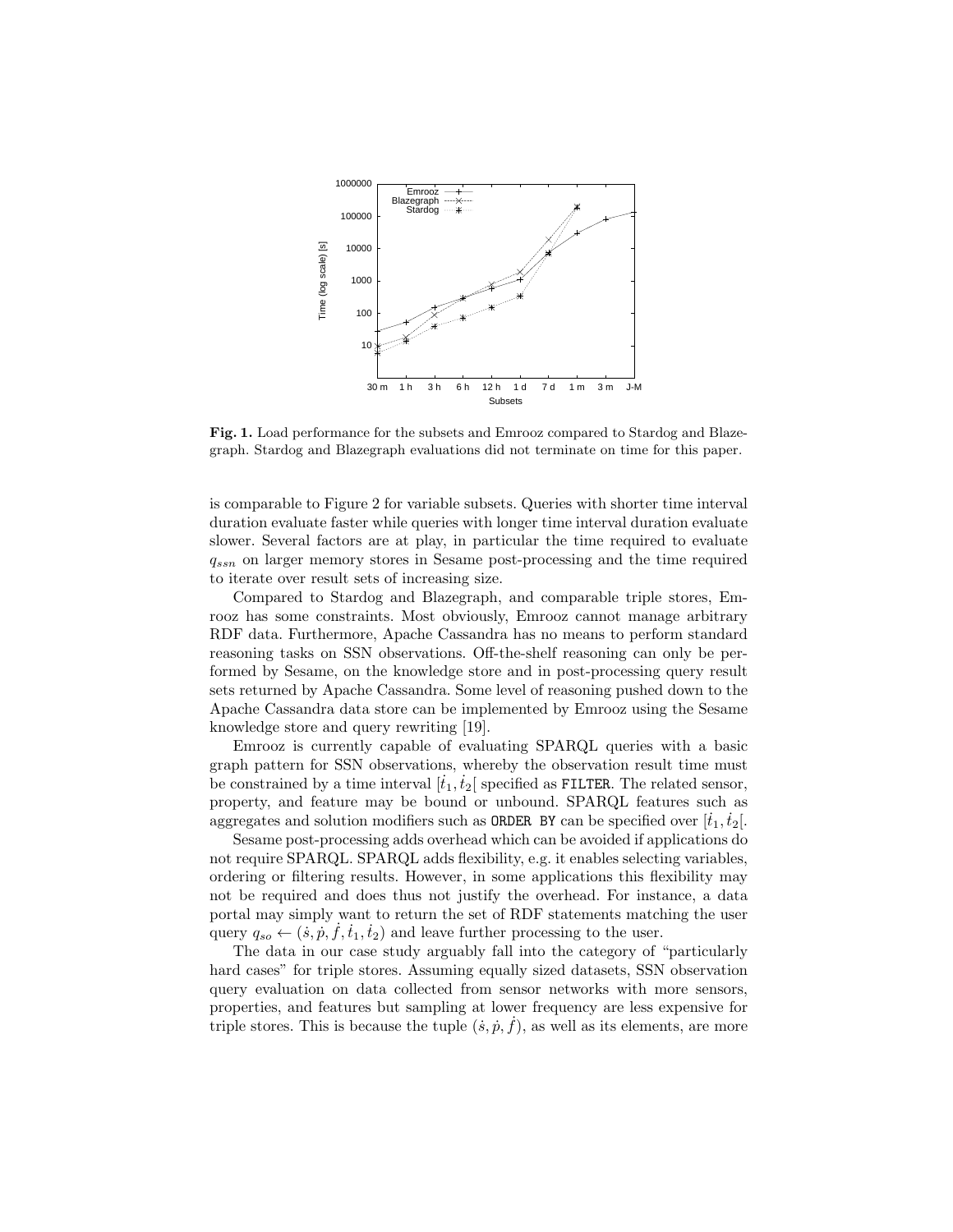

Fig. 2. Query performance for the subsets and Emrooz compared to Stardog and Blazegraph. Stardog and Blazegraph evaluations did not terminate on time for this paper.

selective. The intermediate result sets are smaller and basic graph pattern joins less expensive. Furthermore, more diverse selectivity estimates for triple patterns could give query optimizers more room to find better query plans.

## 5 Related and Future Work

A number of authors have developed RDF data management systems that build on NoSQL stores such as Apache Cassandra. Cudr´e-Mauroux et al. [20] provide a comparative evaluation for the load and query performance of several systems that implement an RDF data management layer on top of a NoSQL system. Of particular interest here is CumulusRDF [21], as it also builds on Apache Cassandra and Sesame. However, these systems aim at being RDF databases and thus implement indexes specialized for answering arbitrary SPARQL queries on RDF. In contrast, Emrooz is designed for the management of SSN observations represented in RDF and for the evaluation of SSN observation queries formulated in SPARQL. Emrooz is thus designed to be a scalable time series database for sensor observations represented in RDF according to the vocabulary defined by the SSN ontology.

Authors who developed systems for (historical or streamed) sensor data management have recognized that persisting large volumes of sensor data in an RDF database is hardly viable. Presenting a platform designed to connect (semantic) sensor data with data in the 'Linked Data Cloud', Le-Phuoc et al. [7] resort to a relational database management system for historical sensor data management. Describing a data warehouse for water resource management, Abecker et al. [22] also propose a hybrid approach in which time series sensor data is managed by a relational database system (PostGIS) whereas information objects with more complex relationships are managed by an RDF database. The authors note that "a complete 'semantification' [...] of all data [...] seemed not feasible and promising to us, especially regarding the measurement data."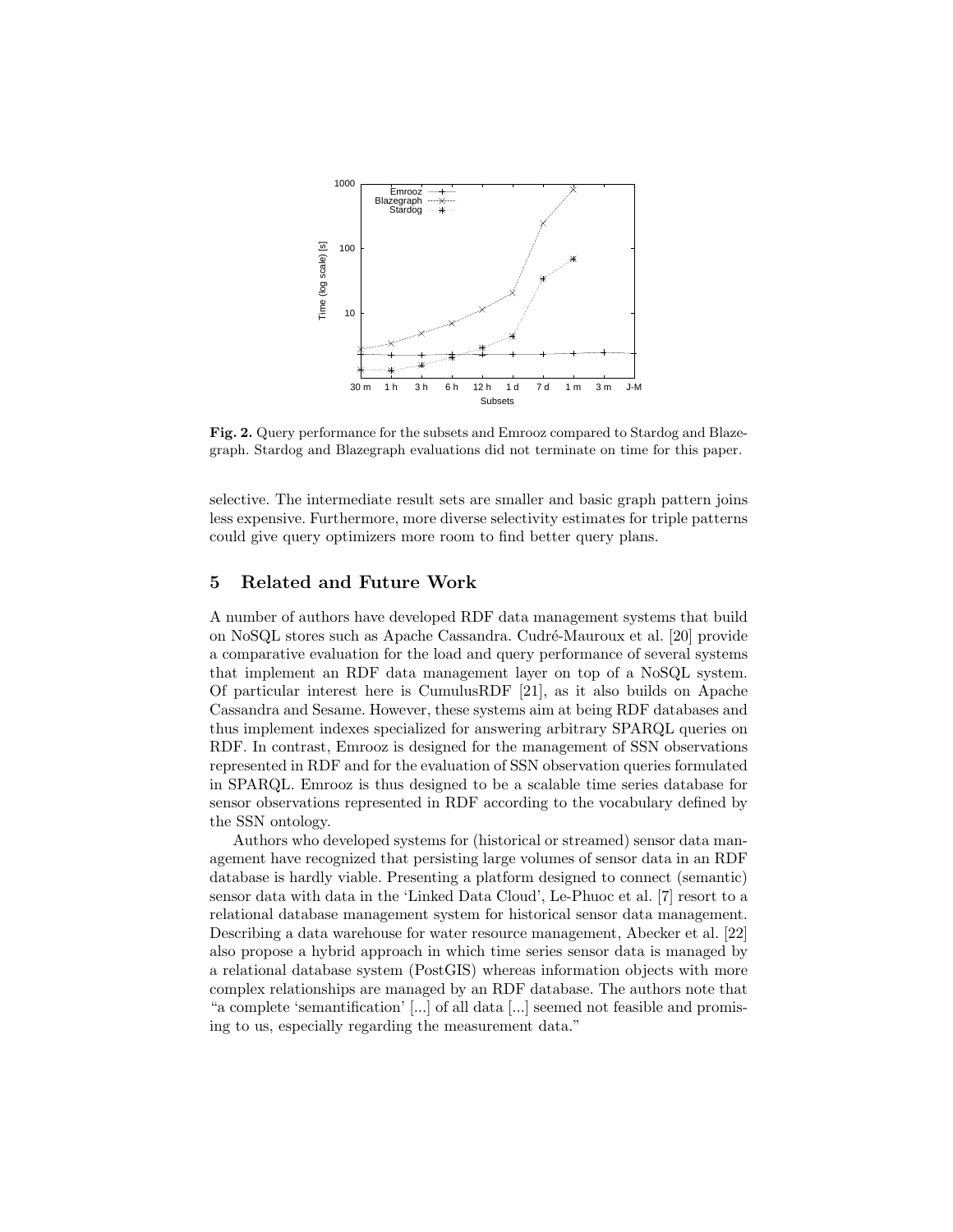

Fig. 3. Emrooz query performance with increasing query time interval duration, from 1 s to 60 min on the 6 h subset. Result set sizes for 1 s and 60 min are 10 and 36 000, respectively.

NoSQL systems have been utilized to manage SSN observations, specifically. Wang et al. [23] present a Hadoop-based system designed to manage SSN observations. The authors describe how their system stores SSN observations to HBase which, however, features an index structure that is typical for RDF statements, akin to the systems surveyed by Cudré-Mauroux et al. [20]. Wang et al. evaluate the performance of various queries. However, to our understanding the queries are not for SSN observations but rather for single triple patterns, e.g. a pattern with bound subject and unbound predicate and object. As such, both the indexing approach and the query performance evaluation are different from those presented in this paper for Emrooz.

There are several potentially interesting directions for future work. First, we plan to extend the implementation so that it supports the management of dataset observations represented following the RDF Data Cube (QB) Vocabulary [24]. With this extension, Emrooz could thus manage not only raw sensor data but also processed sensor data. For instance,  $CO<sub>2</sub>$  flux sensor data are used to compute Net Ecosystem Exchange (NEE). NEE data are a result of sensor data processing and form a dataset; hence the different vocabulary. Combining the SSN ontology and the QB vocabulary in systems has been demonstrated in the literature, e.g. [6, 25].

Second, Emrooz can be equipped with further features. Command line tools could simplify user interaction with Emrooz. A RESTful service could expose (load) and query functionality for client-server interaction over HTTP. A browserbased client could support the visualization of time series.  $R^{12}$  and Matlab<sup>13</sup> libraries could enable users to query and persist data from statistical computing environments. Data managed by Emrooz could then be loaded into R data

<sup>12</sup> http://www.r-project.org/

<sup>13</sup> www.mathworks.com/products/matlab/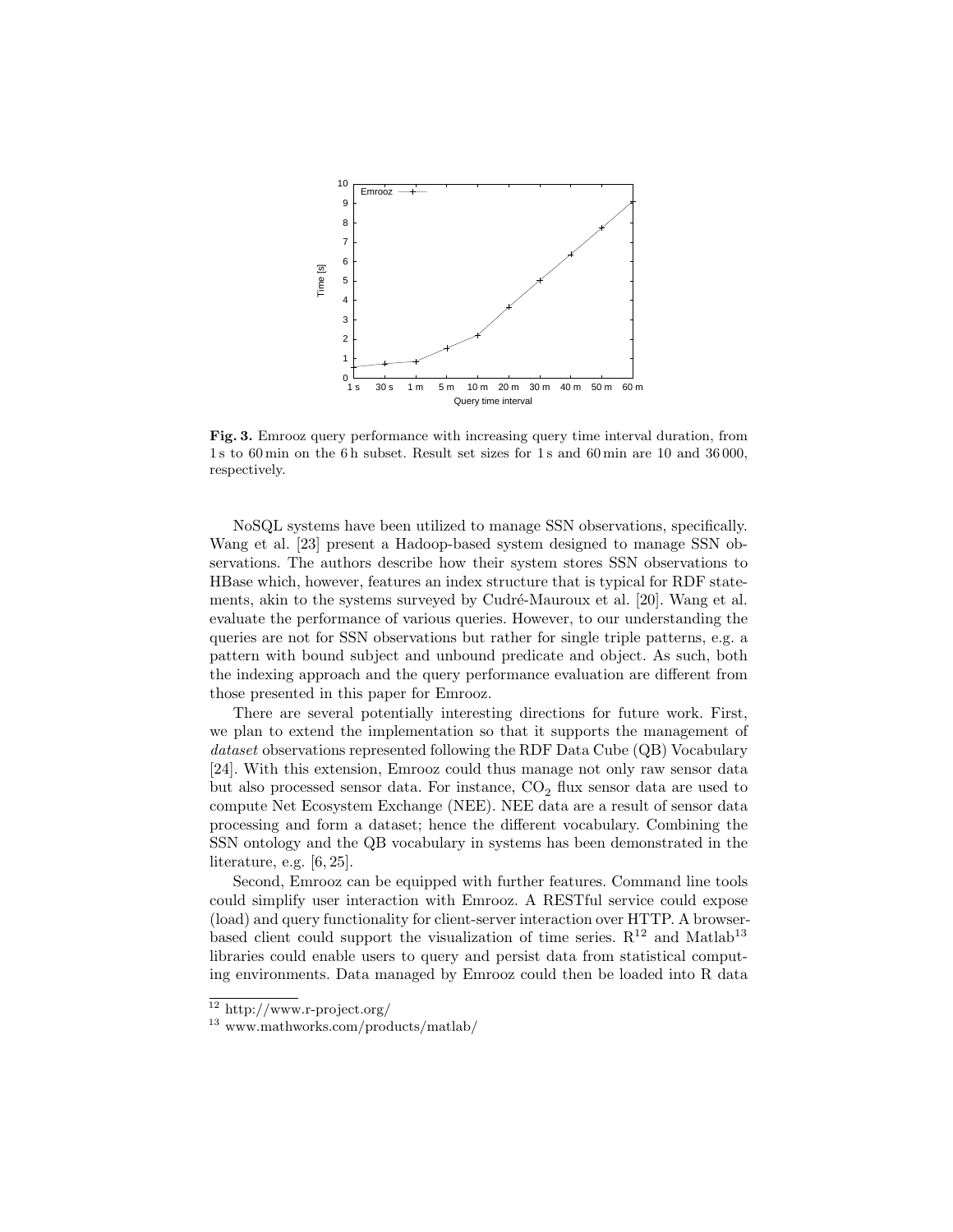frames. Results of computations in R could be persisted in Emrooz. Finally, Emrooz could be enhanced with more flexibility in SPARQL query formulation, e.g. filter for a set of properties, as well as reasoning at query time. These enhancements could be supported by extending the existing query rewriting mechanism. A detailed analysis of the SPARQL expressivity covered in Emrooz may also be of interest.

Third, it is interesting to compare Emrooz performance with triple stores that build on SQL and NoSQL databases, such as  $SDB<sup>14</sup>$  and CumulusRDF [21], respectively, as well as with non-triple stores, including SQL or OGC standards compliant databases, such as  $PostgreSQL^{15}$  and  $52North,^{16}$  respectively.

# 6 Conclusion

We have presented Emrooz, a scalable database for SSN observations represented in RDF capable of evaluating queries for SSN observations formulated in SPARQL. We briefly discussed how Emrooz builds on Apache Cassandra and Sesame for its implementations of a data store and a knowledge store, respectively, and how the two stores interact. Emrooz is motivated by the following two contrasting aspects. On one hand, the attractiveness of the RDF data model and the SSN ontology for representing metadata about sensors and what is sensed, as well as for representing data resulting in sensor measurement, is an argument for adopting these technologies in systems. On the other hand, the most obvious approach to SSN observations management using triple stores seems to fail on a fundamental and important requirement, i.e. scalable fast evaluation of SSN observation queries. As we demonstrated for two state-of-the-art triple stores, SSN observation query evaluation becomes quickly prohibitive as store size grows to tens of millions sensor observations. To serve client applications with SSN observations in RDF is attractive for several reasons, including data linked to metadata and formal descriptions of vocabulary semantics. However, for practical viability the underlying SSN observations management system needs to be designed for time series query evaluation.

## Acknowledgements

This research is funded by the Academy of Finland project "FResCo: Highquality Measurement Infrastructure for Future Resilient Control Systems" (Grant number 264060).

#### References

1. Compton, M., Barnaghi, P., Bermudez, L., Garca-Castro, R., Corcho, O., Cox, S., Graybeal, J., Hauswirth, M., Henson, C., Herzog, A., Huang, V., Janowicz, K.,

<sup>14</sup> https://jena.apache.org/documentation/sdb/

<sup>15</sup> http://www.postgresql.org/

 $16$  http://52north.org/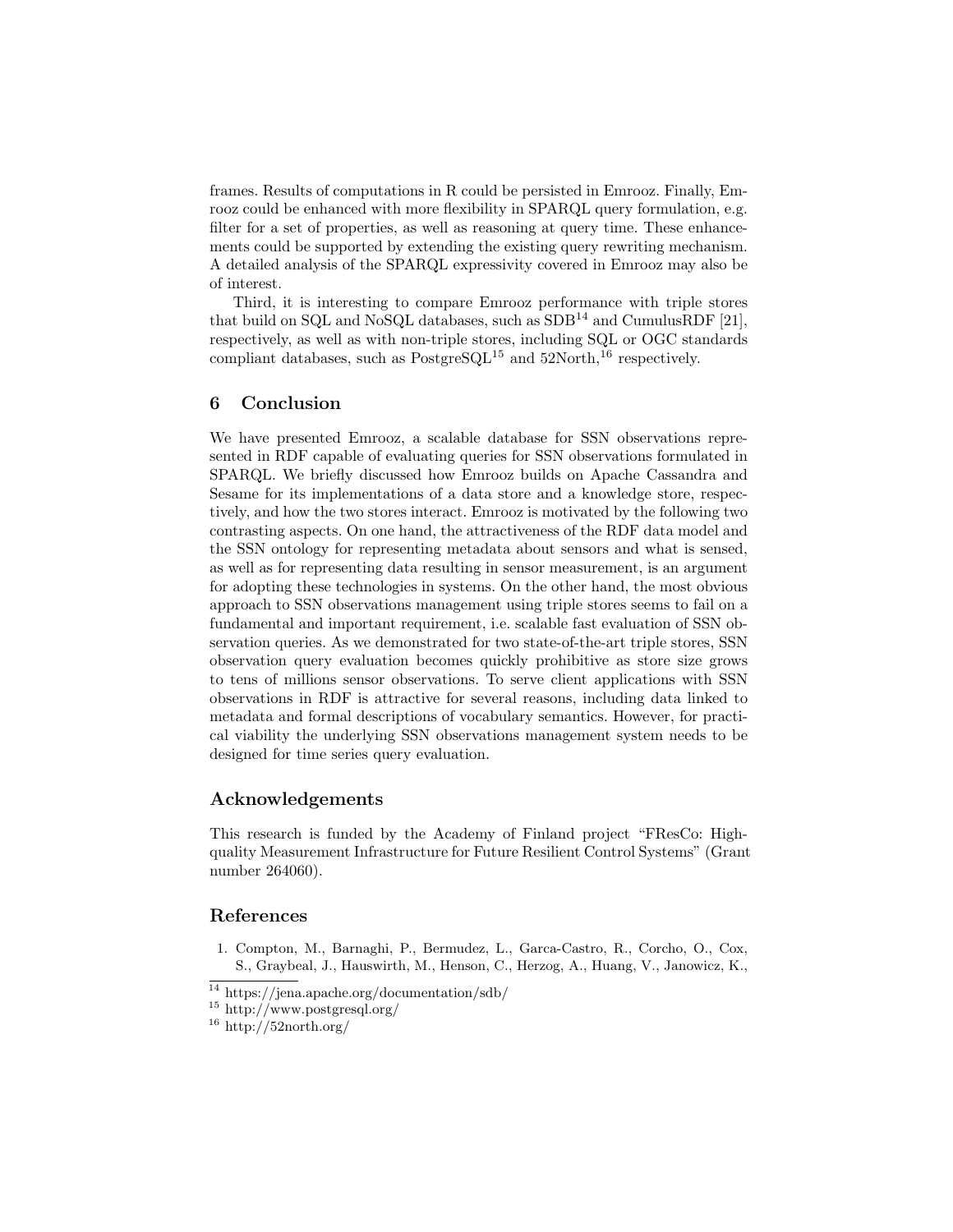Kelsey, W.D., Phuoc, D.L., Lefort, L., Leggieri, M., Neuhaus, H., Nikolov, A., Page, K., Passant, A., Sheth, A., Taylor, K.: The SSN ontology of the W3C semantic sensor network incubator group. Web Semantics: Science, Services and Agents on the World Wide Web 17(0) (2012) 25–32

- 2. Cyganiak, R., Wood, D., Lanthaler, M.: RDF 1.1 Concepts and Abstract Syntax. Recommendation, W3C (February 2014)
- 3. Harris, S., Seaborne, A.: SPARQL 1.1 Query Language. Recommendation, W3C (March 2013)
- 4. Broekstra, J., Kampman, A., van Harmelen, F.: Sesame: A Generic Architecture for Storing and Querying RDF and RDF Schema. In Horrocks, I., Hendler, J., eds.: The Semantic Web – ISWC 2002. Volume 2342 of Lecture Notes in Computer Science. Springer Berlin Heidelberg (2002) 54–68
- 5. Compton, M., Henson, C., Lefort, L., Neuhaus, H., Sheth, A.: A Survey of the Semantic Specification of Sensors. In Taylor, K., Ayyagari, A., Roure, D.D., eds.: Proceedings of the 2nd International Workshop on Semantic Sensor Networks. Volume 522., Washington DC, USA, CEUR-WS (October 2009) 17–32
- 6. Lefort, L., Bobruk, J., Haller, A., Taylor, K., Woolf, A.: A Linked Sensor Data Cube for a 100 Year Homogenised Daily Temperature Dataset. In Henson, C., Taylor, K., Corcho, O., eds.: Proceedings of the 5th International Workshop on Semantic Sensor Networks. Volume 904., Boston, Massachusetts, CEUR-WS (November 2012) 1–16
- 7. Le-Phuoc, D., Quoc, H.N.M., Parreira, J.X., Hauswirth, M.: The Linked Sensor Middleware—Connecting the real world and the Semantic Web. In: Proceedings of the Semantic Web Challenge at the 10th International Semantic Web Conference, Bonn, Germany (October 2011)
- 8. M¨uller, H., Cabral, L., Morshed, A., Shu, Y.: From RESTful to SPARQL: A Case Study on Generating Semantic Sensor Data. In Corcho, O., Henson, C., Barnaghi, P., eds.: Proceedings of the 6th International Workshop on Semantic Sensor Networks. Volume 1063., Sydney, Australia, CEUR-WS (October 2013) 51–66
- 9. Calbimonte, J.P., Yan, Z., Jeung, H., Corcho, O., Aberer, K.: Deriving Semantic Sensor Metadata from Raw Measurements. In Henson, C., Taylor, K., Corcho, O., eds.: Proceedings of the 5th International Workshop on Semantic Sensor Networks. Volume 904., Boston, Massachusetts, USA, CEUR-WS (November 2012) 33–48
- 10. Yu, J., Davis, P., Gould, S., Taylor, K.: Linked Data Approach for Automated Failure Detection in Sewere Rising Mains Using Real-Time Sensor Data. In: Proceedings of the 11th International Conference on Hydroinformatics, New York City, USA (2014)
- 11. Wu, L.: Representing and Inferring Events from Deforestation Observations. In Gensel, J., Josselin, D., Vandenbroucke, D., eds.: Proceedings of the AGILE'2012 International Conference on Geographic Information Science, Avignon, France (April 2012) 80/392–85/392
- 12. Llaves, A., Kuhn, W.: An event abstraction layer for the integration of geosensor data. International Journal of Geographical Information Science 28(5) (2014) 1085–1106
- 13. Taylor, K., Leidinger, L.: Ontology-Driven Complex Event Processing in Heterogeneous Sensor Networks. In Antoniou, G., Grobelnik, M., Simperl, E., Parsia, B., Plexousakis, D., Leenheer, P., Pan, J., eds.: The Semanic Web: Research and Applications. Volume 6644 of Lecture Notes in Computer Science. Springer Berlin Heidelberg (2011) 285–299